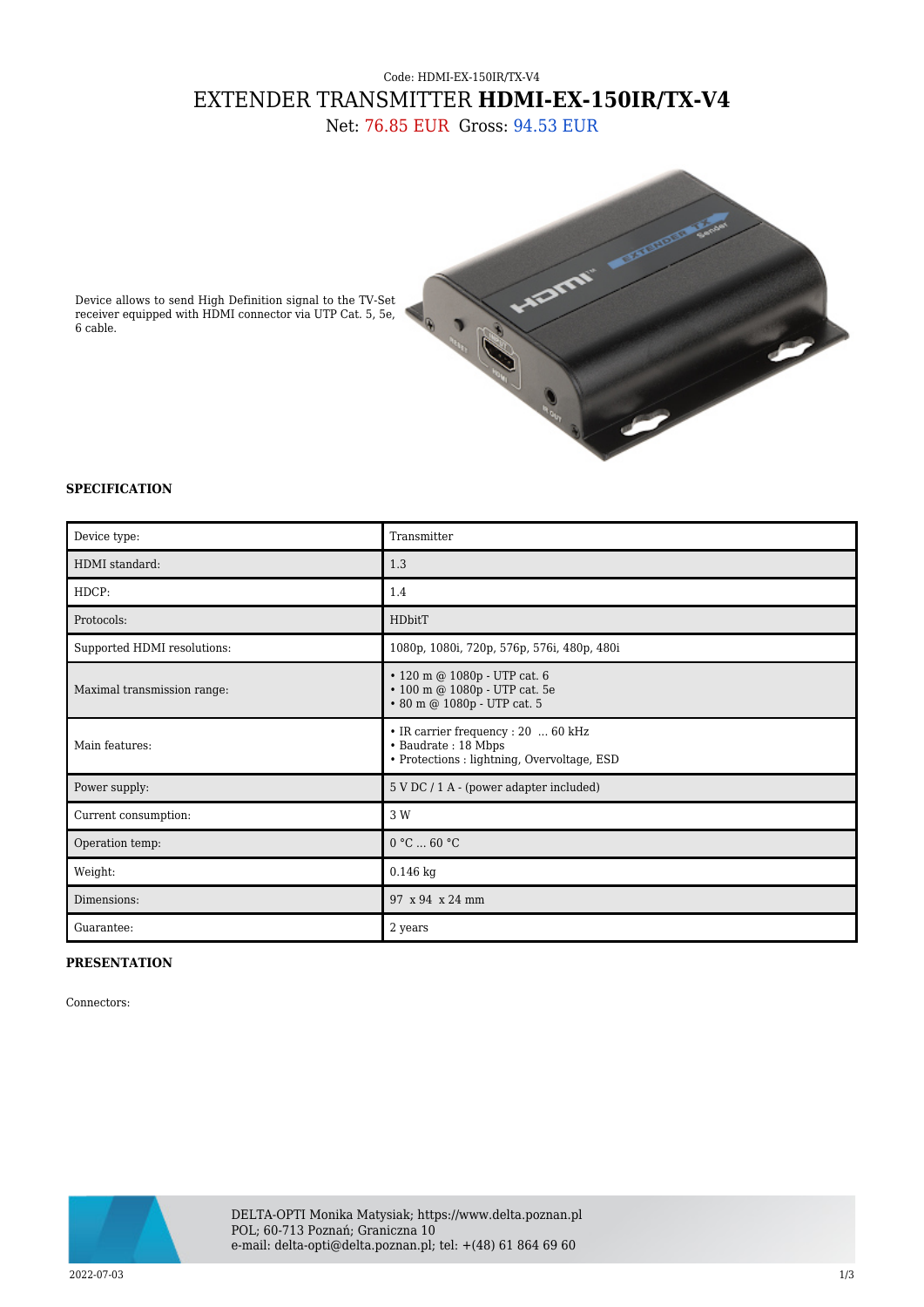



Examples of connection diagrams:



- 2) HDMI cable
- 3) HDMI-EX-150IR/TX-V4 4) UTP Cat.5e/6
- 5) HDMI-EX-150IR/RX-V4

6) Monitor with HDMI input



- 2) HDMI cable
- 3) HDMI-EX-150IR/TX-V4
- 4) UTP Cat.5e/6
- 5) Hub / Switch
- 6) HDMI-EX-150IR/RX-V4 7) Monitor with HDMI input



DELTA-OPTI Monika Matysiak; https://www.delta.poznan.pl POL; 60-713 Poznań; Graniczna 10 e-mail: delta-opti@delta.poznan.pl; tel: +(48) 61 864 69 60

2022-07-03 2/3